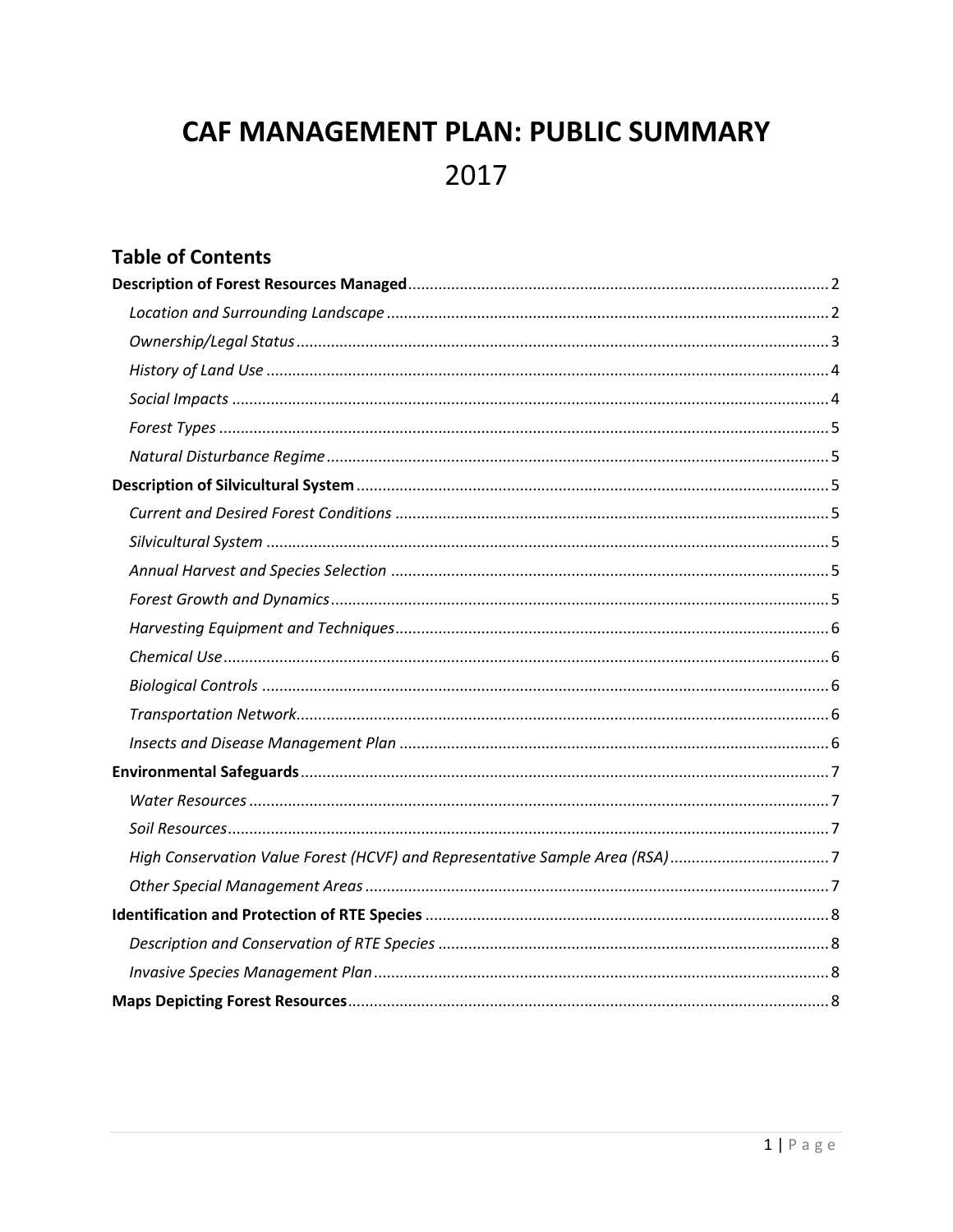#### <span id="page-1-0"></span>**Description of Managed Forest Resources**

#### <span id="page-1-1"></span>*Location and Surrounding Landscape*

The Collins Almanor Forest (CAF) is approximately 94,000 acres and is located in Tehama and Plumas Counties near Lake Almanor in northeastern California. The forest is approximately 180 air miles northeast of San Francisco, 110 air miles north of Sacramento, and 40 air miles northeast of Chico, California. The working forest component (i.e., commercial forest land) of the CAF comprises approximately 88,475 acres, the majority of this consisting of sierra mixed conifer habitat. The remaining 6,000 acres of the ownership are comprised of non-timber areas, such as meadows and lakes, non-commercial forest, rock outcrops, and the mill site in Chester.

The CAF is located at the juncture of two major geomorphic provinces of the Pacific Coast region. The western two-thirds of the CAF (Western and Central District) is located in the southern extreme of the Cascade Range, while the Eastern District to the south of Lake Almanor falls within the northern extreme of the Sierra Nevada Range. Underlying geology and derived soils reflect the CAF's location relative to these two provinces. The Central District is predominantly characterized by volcanic rocks ranging from basalt to rhyolite and andesite with ash deposits widespread throughout the area, while the Eastern District falls within the region of metamorphic and granitic rocks. These metamorphic rocks are of a much older origin (Paleozoic) than the more recent volcanic activity that formed the Southern Cascade Range.

Soils reflect the parent materials from which they were weathered, with soils derived from volcanic and metamorphic materials being most prevalent on the forest. Throughout the bulk of the forest, there is an abundance of surface rocks. Depth to bedrock varies widely but averages around 30 to 40 inches. The most erosive soils found on the CAF are the rhyolite soils found on the plateaus of the Chester Management Unit and the decomposed granitic soils found predominantly in the Wolf Creek Management Unit.

Elevations on the CAF range from 3,200 to 6,500 feet. Topography varies widely across the CAF with areas of gentle slopes, such as the "Chester Flat", and areas of steep slopes, such as is found throughout the Eastern District and in the inner gorge of Mill Creek. CAF timberlands are located in the headwaters of three major tributaries to the Sacramento River: Deer Creek, Mill Creek, and North Fork of the Feather River.

Deer Creek and Mill Creek are both unregulated tributaries and important for their native spring run salmon populations, arguably two of the last such tributaries in northern California. Both tributaries enjoy relatively little exposure from community developments, until they descend into the Sacramento Valley. Except for a pocket of Rhyolite soils in the headwaters, Deer and Mill Creeks are blessed with stable volcanic soils which tend to be less erosive and provide low sediment inputs.

The North Fork is a highly regulated arm of the Feather River possessing numerous dams and diversions for hydroelectric generation and irrigation. The East Branch of the North Fork dwarfs the former and then splits into two major streams, Spanish Creek and Indian Creek. It is only into Wolf Creek, a small tributary of Indian Creek, that the CAF drains into the East Branch. One third of the upper Deer Creek watershed belongs to the CAF, whereas our ownership in Mill Creek and North Fork of the Feather River is a minor percentage.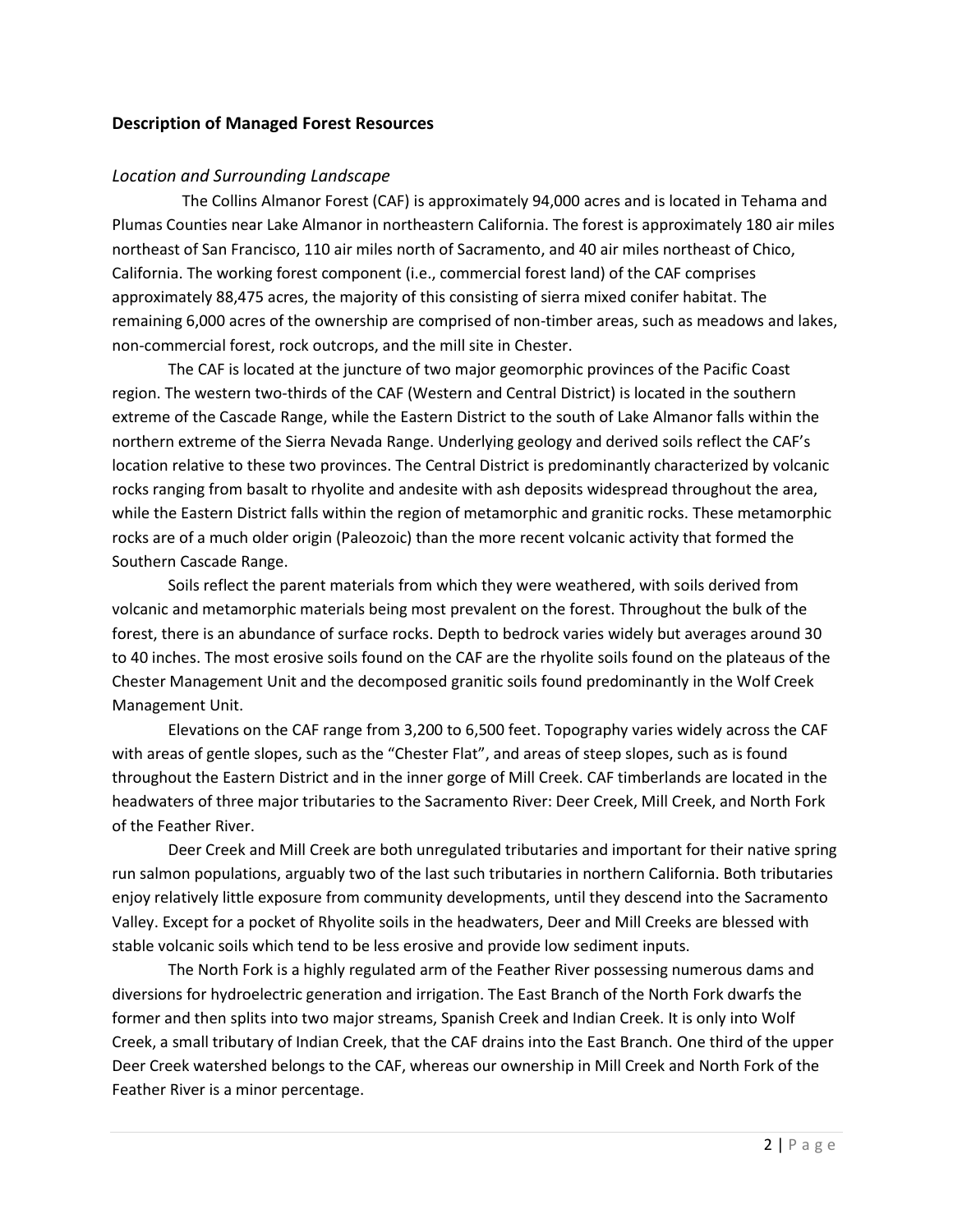A number of natural and manmade lakes exist within these three basins, but only a few are adjacent to CAF timberlands. The principal lake in proximity to the ownership is Lake Almanor, which is 56 square miles of water, owned by PG&E, and operated for hydroelectric generation, recreation, and flood control. Natural lakes tend to be small and less than 10 acres in size. The most historic one of note is Wilson Lake, which, through a ditch dug by Chinese labor, provided water to the Dutch Hill Mine for hydraulic gold mining near the turn of the  $19<sup>th</sup>$  century.

The region's continental climate is characterized by warm, dry summers and cold, wet winters, with large daily temperature ranges. Average winter temperature is 30 degrees and average summer temperature is 65 degrees. Extremes in temperature range from minus 16 degrees to 103 degrees. Precipitation is predominantly associated with eastward moving Pacific storms, though summer thunderstorms also contribute to annual totals. In Chester, the average annual precipitation is 34 inches, with approximately 75% of the precipitation falling as snow from November through March.

#### <span id="page-2-0"></span>*Ownership/Legal Status*

The managing entity of the Collins Almanor Forest is: Collins Pine Company P.O. Box 796 Chester, CA 96020

Current ownership of the Collins Almanor Forest is distributed between three ownership groups:

- 1. Collins Family Members (Various locations)
- 2. General Board of Global Ministries, United Methodist Church (New York, New York)
- 3. Collins Pine Company (Portland, Oregon)

The 94,000 acres comprising the CAF is composed of 9 different variations in proportion of ownership between the above three groups, with the largest block (over 77,000 acres) being the lands of the former Curtis, Collins and Holbrook Company (CC&H). Undivided ownership of the former CC&H lands is roughly apportioned as: 55% to the United Methodist Church, General Board of Global Ministries, and 45% to individual members of the Collins family (descendants of E.S. Collins, the principal owner of CC&H).

The second largest component of the CAF is the approximately 6,000 acres held by the Collins California Trust (CCT), whose beneficiaries are members of the Collins family. The Collins Timber Properties (CTP) component of the CAF amounts to approximately 3,200 acres with undivided interest held by Collins family members as well as Collins Pine Company. Minor holdings include Rock Creek Investors (a Collins family and CPC holding), parcels with exclusive title held by the United Methodist Church, and lands held exclusively by Collins Pine Company, which includes the mill site. Finally, the CAF includes approximately 1,300 acres of land for which Collins Pine Company, or the CC&H partnership, owns only the timber rights.

The Childs Meadow and Wilson Lake properties on the CAF, which were acquired from The Nature Conservancy (TNC) in 2015, are under a conservation easement that is managed by TNC. TNC additionally still holds the grazing lease on this property as well.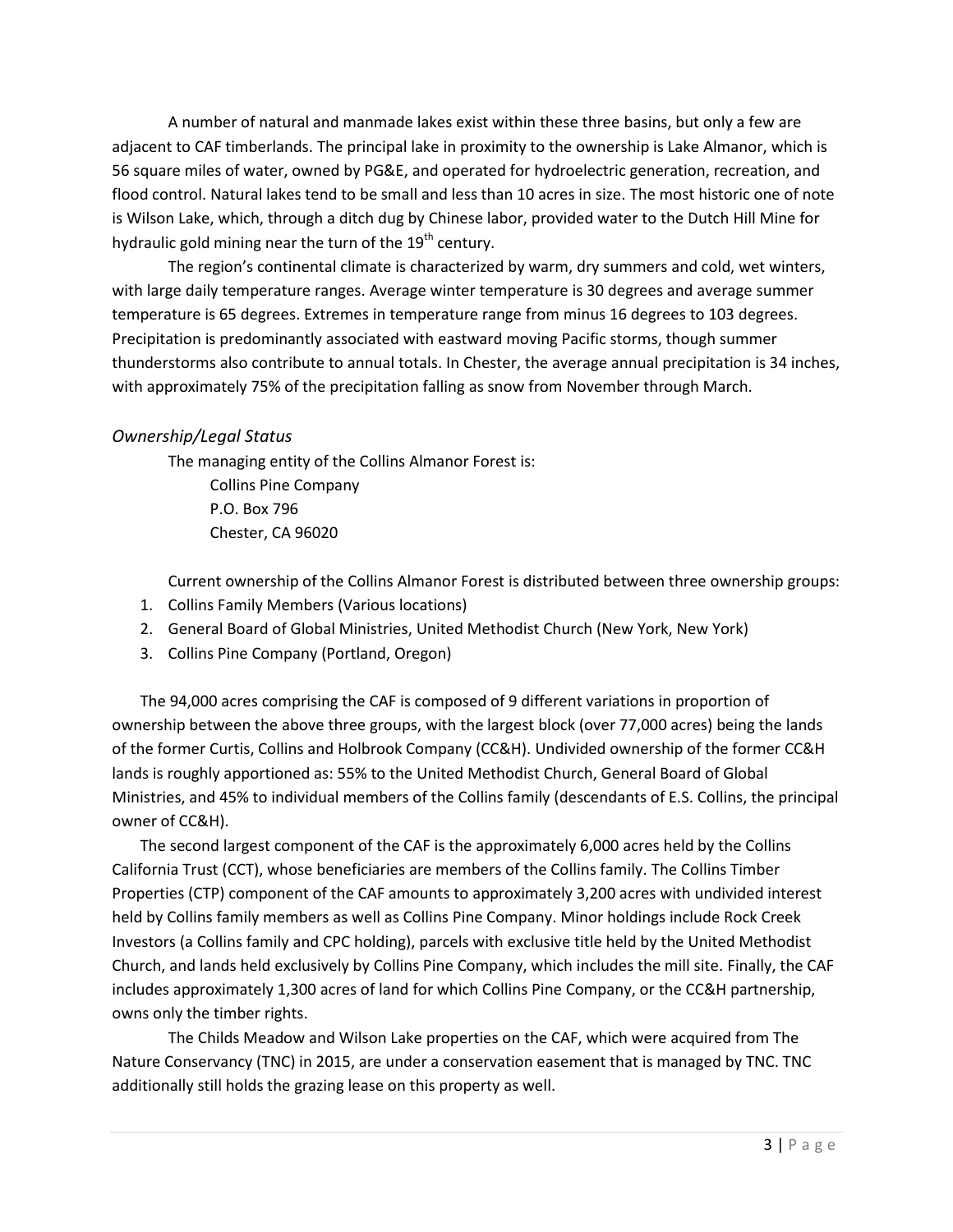# <span id="page-3-0"></span>*History of Land Use*

The historical record of the Collins Family involvement in California forestry began in 1902, with the initial purchase of timberland in Plumas and Tehama Counties in Northeast California by the partnership of Curtis, Collins and Holbrook (CC&H). By 1912, CC&H had acquired over 62,000 acres in the region. At the time of T.D. Collins' death in 1914, his 95% interest in the CC&H partnership passed on to his son, E.S. Collins. E.S. carried on the land stewardship philosophy of his father, which was strongly influenced by their active membership in and support of the United Methodist Church. Through the tenure of both T.D. and E.S. Collins, these timberlands were not actively managed for timber production, in part due to the lack of a mill in Chester, poor transportation, and because of the emphasis on timbering on other lands outside of California.

With E.S. Collins' death in 1940, leadership passed to his son, Truman Collins, who was elected President of all Collins enterprises. With Truman's assumption of leadership came a new era of active management of the land base. The passing of E.S. Collins also led to a new era of involvement of the World Division of the United Methodist Church, to whom E.S. willed an undivided 55% ownership in the California CC&H land base.

Prior to the CC&H partnership establishment in Northeast California, T.B. Walker and his Red River Lumber Company operated a very large sawmill in nearby Westwood. By 1910, T.B. Walker owned over 750,000 acres in the region, a holding that later would be heavily cutover by the Red River Lumber Company in the first four decades of the 20th century. By 1940, Red River had cut most of its timber in the vicinity of Chester and they were amenable to selling bare land as a site for the future Chester sawmill and 13 miles of railway to the Collins enterprises. These acquisitions and subsequent construction of the sawmill at Chester enabled the opening of the active era of management of the Collins land base, which was expanded shortly thereafter (1946) by the acquisition of the 17,500 acres of cut over land later to be termed the Wolf Creek Management Unit. At that time, the land holdings were renamed the Collins Almanor Forest (CAF) and long term cutting/management rights were contracted to Collins Pine Company (CPC), an entity entirely held by members of the Collins family. Collins Pine Company owns the Chester mill, which began operating in 1943.

Beginning with the first harvests in 1941, the CAF was put under sustained yield management, with fee-land timber eventually supplying roughly 50% of the mill's annual log requirements. An early management emphasis was the development of a road network affording access to the CAF, eventually totaling over 680 miles of roadways on the property. The same time period saw the expansion of company logging crews and equipment as well as a fleet of off-highway trucks for transporting logs to the Chester mill. By the early 1990's, economic conditions in the timber industry and the aging nature of the Collins rolling stock dictated a change to contract logging and hauling, under the supervision of Collins Pine foresters.

#### <span id="page-3-1"></span>*Social Impacts*

The Collins Almanor Forest is part of the Collins Companies headquartered in Portland, OR, with 295,000 acres of FSC certified timberland in Pennsylvania, Oregon, and California. There is one retail store (Builder's Supply) in Chester, CA. The Collins family is committed to the sustainable, long-term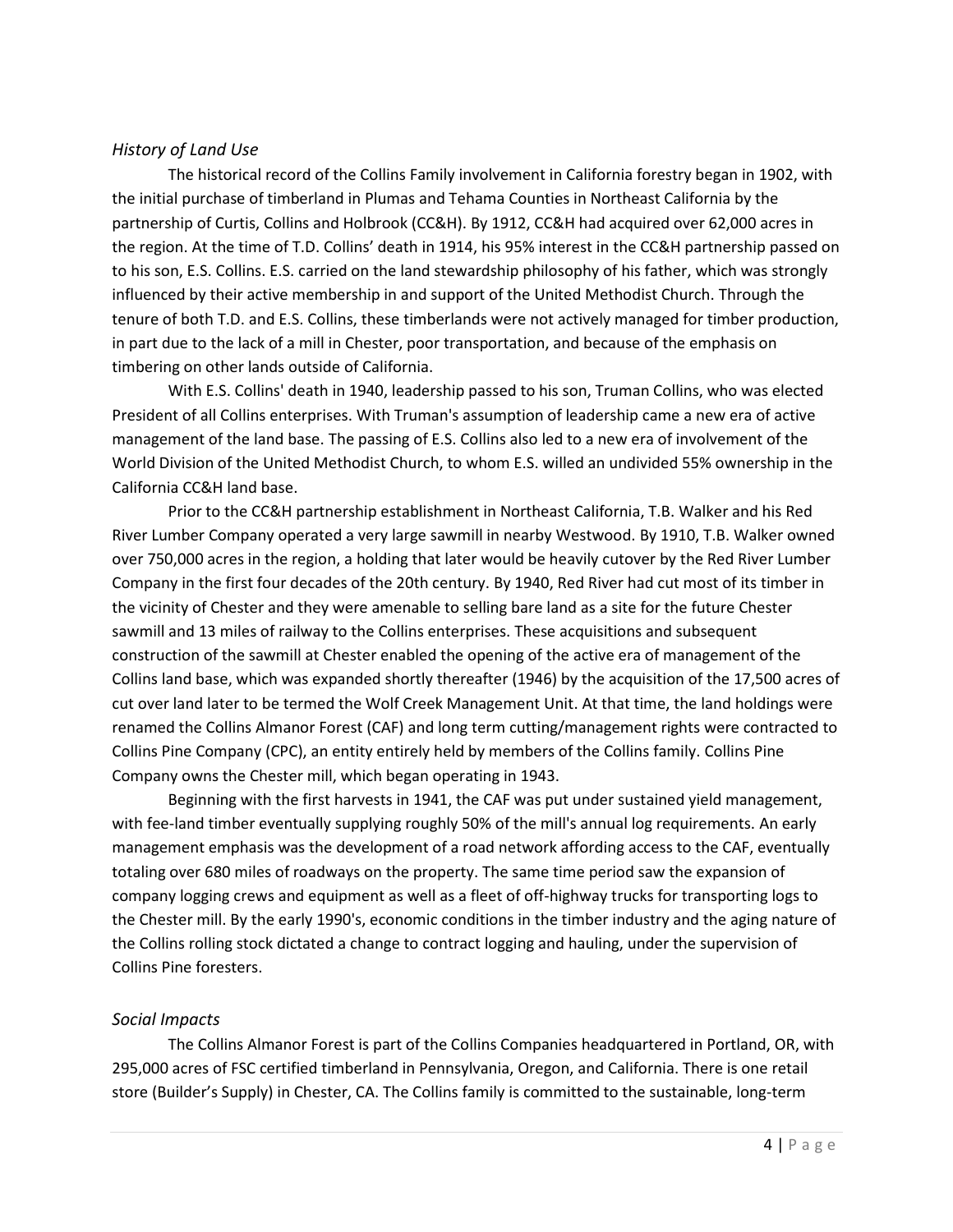management of the CAF and the community it benefits. Collins Pine Company (CPC) in Chester employs more than 100 people with an annual payroll of over \$9 million in taxes, payroll, and benefits. These positions are family wage earning jobs through the Western Council of Industrial Workers Local #3047. In addition, CPC contracts out to another 70+ woods workers at about \$6 million per year to supply the sawmill with logs and chips. Taxes paid by CPC help support Plumas County schools, build local roads, and maintain local public services. CPC also provides funding for a host of community charities and is the annual sponsor of Little League, the Chester Fun Run, Girl Scouts, Boy Scouts, and other children's groups. Land grants from the Company have aided expansion projects for the Seneca Health District, Plumas County School District, Chester Cemetery District, the Almanor Recreation and Park District, and the Wildwood Senior Center and Apartments. CPC also sponsors the Almanor Scholarship Fund, which awards graduates of Chester High School up to \$2,400 annually.

See the 2014 Collins Almanor Forest Sustained Yield Plan (SYP) for additional information on public access to the forest, recreational impacts and mitigation, and visual resource management.

#### <span id="page-4-0"></span>*Forest Types*

See the 2014 Collins Almanor Forest SYP for information on forest and other habitat types that occur on the CAF.

#### <span id="page-4-1"></span>*Natural Disturbance Regime*

See the 2014 Collins Almanor Forest SYP for historical fire events occurring on the CAF. See the insect and disease management section for more information on disease/insect events on the CAF.

#### <span id="page-4-2"></span>**Description of Silvicultural System**

#### <span id="page-4-3"></span>*Current and Desired Forest Conditions*

See the 2014 Collins Almanor Forest SYP for a list of management objectives on the forest and a complete description of current and future desired forest conditions on the CAF. This description also includes historical management, such as grazing and fire history, and current protection measures against threats like these. Previous timber harvesting projects are also discussed in the CAF SYP.

#### <span id="page-4-4"></span>*Silvicultural System*

See the 2014 Collins Almanor Forest SYP for a complete description of the main silvicultural systems used to on the CAF, which was designed to sustain the forest over the long-term.

#### <span id="page-4-5"></span>*Annual Harvest and Species Selection*

See the 2014 Collins Almanor Forest SYP for a complete description of species selection and harvest rate calculations on the CAF.

#### <span id="page-4-6"></span>*Forest Growth and Dynamics*

See the 2014 Collins Almanor Forest SYP for information on monitoring forest growth and dynamics on the CAF.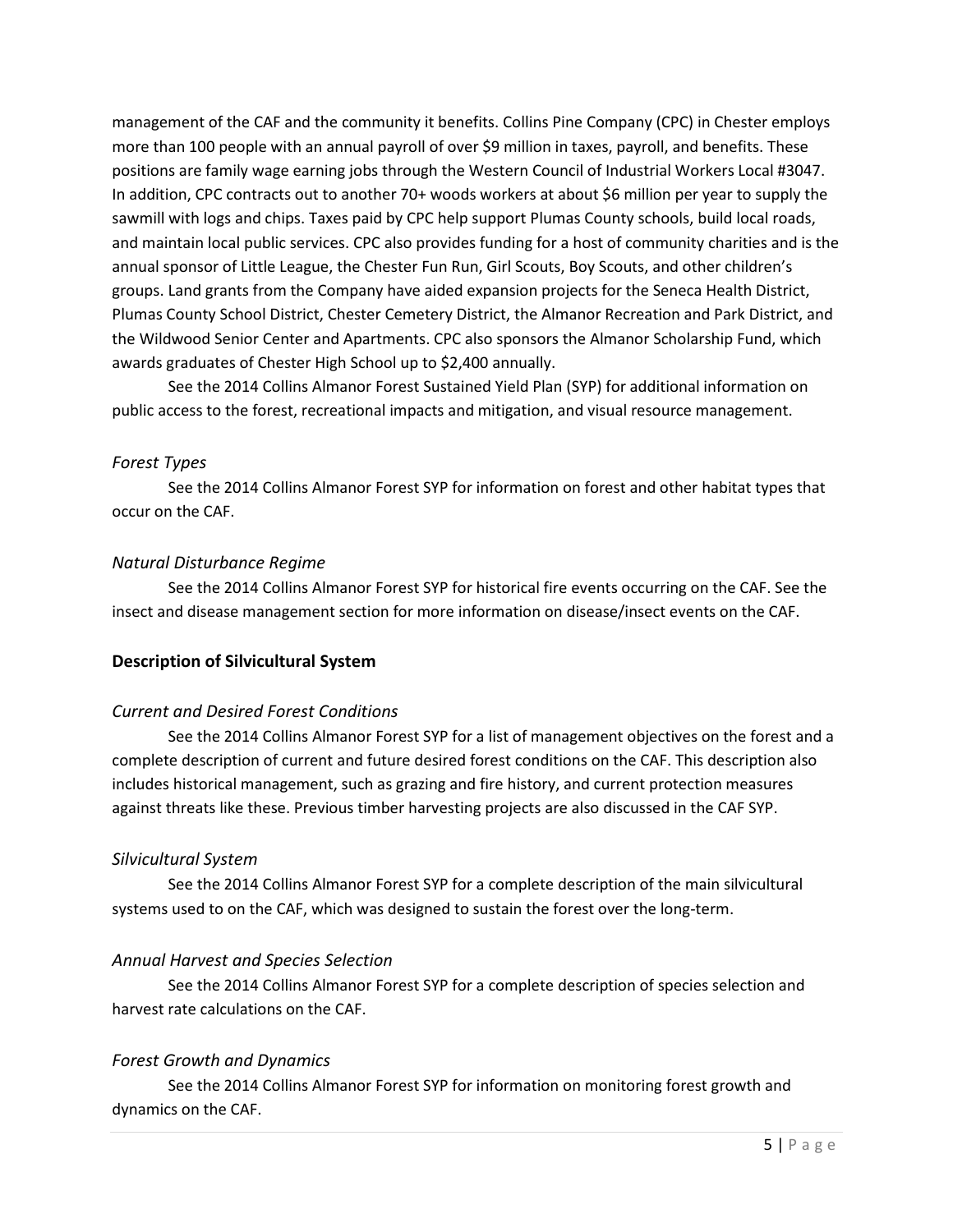#### <span id="page-5-0"></span>*Harvesting Equipment and Techniques*

To harvest timber off the CAF, there are two main machines used in the forest: a feller buncher, which cuts the tree, and a skidder, which brings the tree to the landing to be decked and shipped. Additional equipment is used, such as loaders and logging trucks, to transport the logs off the landing site. These additional pieces of equipment remain on the landing site and designated roads, and thus have no direct impact on the forest.

#### <span id="page-5-1"></span>*Chemical Use*

See the 2014 Collins Almanor Forest SYP for information on the use of herbicides in reforestation on the CAF.

# <span id="page-5-2"></span>*Biological Controls*

No biological control agents are used on the CAF.

# <span id="page-5-3"></span>*Transportation Network*

See the 2013 Collins Almanor Forest Road Management Plan (RMP) for a description of management and monitoring of the CAF road system.

# <span id="page-5-4"></span>*Insects and Disease Management Plan*

Insect pests and forest pathogens are naturally occurring features in forested landscapes, with the CAF being no exception. Major insect pests, those that cause the most damage, on the CAF include fir engraver beetle (*Scolytus ventralis*), mountain pine beetle (*Denroctonus ponderosa*) and western pine beetle (*Dendroctonus brevicomis*) and pathogens include root disease (*Armillaria mellea, Heterobasidion annosum, Phaedrus schweinitzii,* and *Lepographium wageneri*), Indian paint fungus (*Echinodontium tinctorium*) and Cytospora canker of true firs (*Cytospora abietis*). Insects and pathogens help naturally thin overstocked stands, maintain food for species such as woodpeckers, and create features in trees for wildlife that provide suitable structure for denning, nesting, and foraging. While there are many positives to insect pests and pathogens, natural and anthropogenic events can increase pests and pathogens to levels that decrease forest health, and in extreme cases, completely wipe out a forest stand. Events such as drought and warm winters not only stress trees and leave them more susceptible to invasions, but it can also increase insect pest populations and create a more suitable environment for forest pathogens, further exaggerating these pressures. Anthropogenic activities, such as fire suppression, can additionally stress forest stands by maintaining overstocked areas, which cause increased competition between individual trees and additional stress. Trees affected by insect pests and disease can impacted in many ways. Unless a tree can fight off the invasion, it ultimately will die. Prior to dying though, trees can be impacted through blue stain and other features that affect the quality of the wood.

On the CAF, we are experiencing higher than normal mortality that is anticipated to continue for the next couple of years due to a four year drought (2011-2015), but will likely decrease over time to a more normal level with aggressive salvage logging and improving forest health by decreasing stand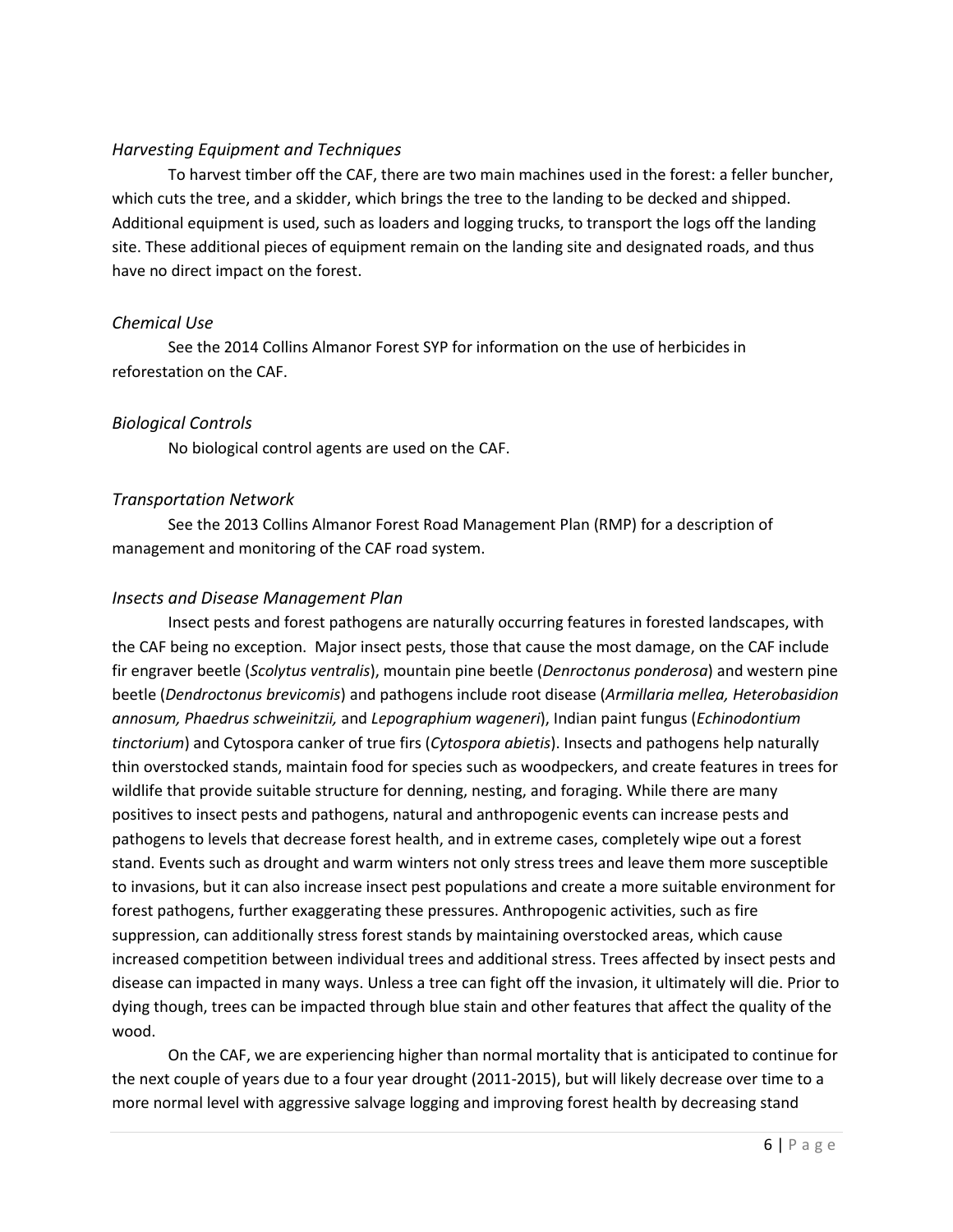density. Overall, we are not seeing property-wide high levels of mortality, but instead pockets of attacks on the more xeric (drier) portion of the property. While insect pests and forest pathogens have always naturally occurred on the CAF, over the last decade, the CAF has experienced increased levels of pest and pathogen invasion, causing us to re-evaluate our management goals to control insects and disease and to aim to increase forest health across the landscape. Environmental factors, including decreased precipitation, warmer winters, and increased fires, have left the CAF more susceptible to insect and pathogen invasions than historically. While we are unable to manage for these environmental factors, there are other actions the CAF is taking to decrease levels of insect and pathogen invasion and increase forest health.

The first step we are taking is assessing our silvicultural regime across the landscape and looking specifically at tree density, tree species mix, and tree vigor. Proper tree spacing and planting species in their best growing environment reduces stress and gives individual trees the best chance of surviving an insect or pathogen attack. For areas with high pest and/or pathogen populations, management goals include salvage logging of merchantable trees and reduce stocking levels of species more susceptible to drought stress and attack, which can reduce levels of insects and disease. While removing infected trees can be the best way to slow an invasion, some infected trees are left on the landscape for wildlife purposes, as these defect trees have the most wildlife value. Future populations of pests and disease on the CAF are unknown, but we are hopeful that through more informed management of the forest, we will decrease pest and disease populations to a more typical background level and maintain a healthier forest.

#### <span id="page-6-0"></span>**Environmental Safeguards**

#### <span id="page-6-1"></span>*Water Resources*

See the 2014 Collins Almanor Forest SYP for a complete description of water resources on the CAF.

#### <span id="page-6-2"></span>*Soil Resources*

See the 2014 Collins Almanor Forest SYP for a complete description of soil resources on the CAF.

# <span id="page-6-3"></span>*High Conservation Value Forest (HCVF) and Representative Sample Area (RSA)*

See the 2017 Collins document *High Conservation Value Forests and Representative Sample Areas: Identification and Assessment on the Collins Almanor Forest* for a complete description of areas identified as HCVF or RSA on the Collins Almanor Forest. This description includes management and monitoring of these areas.

# <span id="page-6-4"></span>*Other Special Management Areas*

See the 2014 Collins Almanor Forest SYP for a description of other areas with environmental safeguards, such as erosion potential, riparian function, seismic and volcanic risk, other potential geologic hazards, sensitive road condition areas, etc.